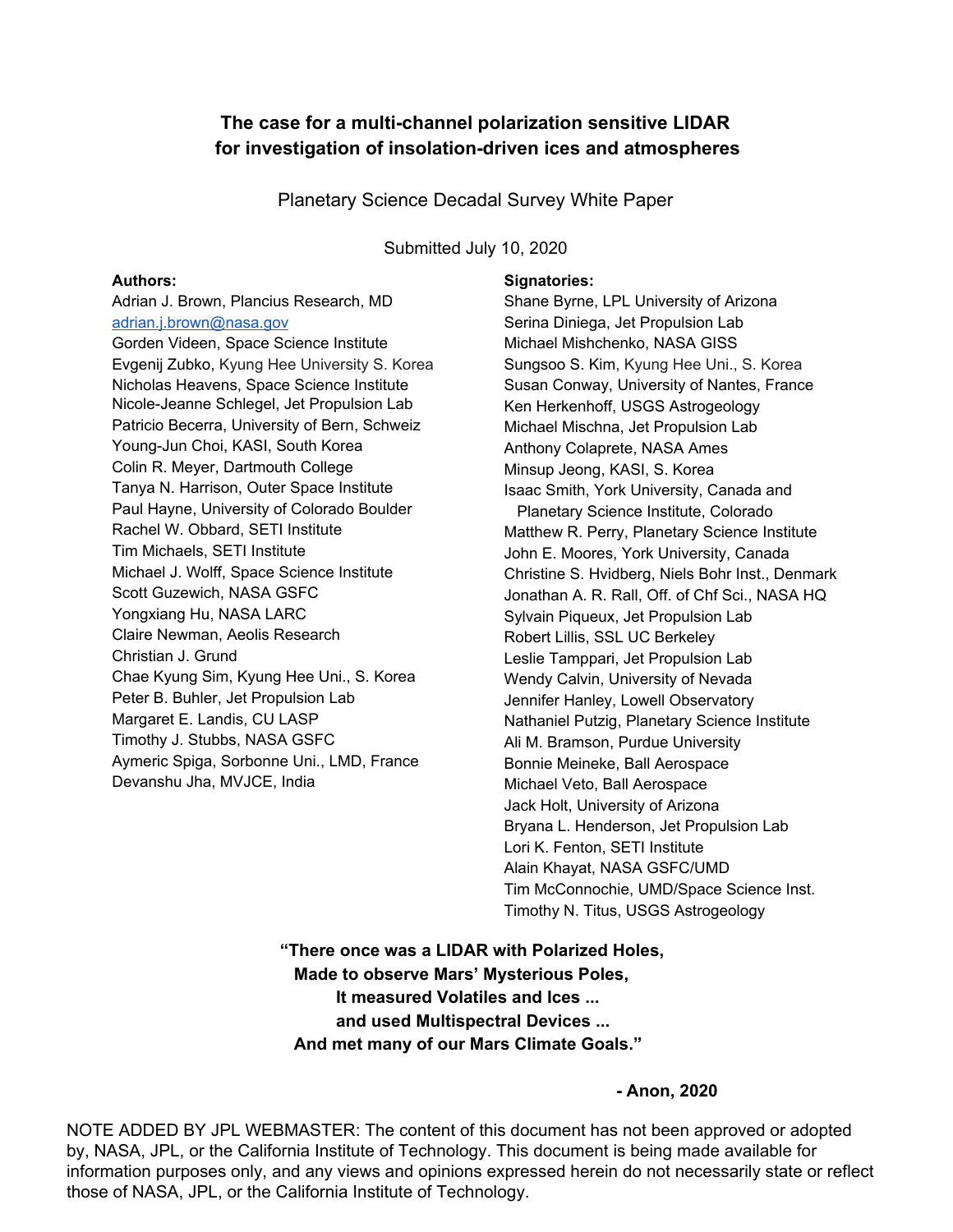**Key point of this white paper:** All LIDAR instruments are not the same, and advancement of LIDAR technology requires an ongoing interest and demand from the community to foster further development of the required components. The purpose of this white paper is to make the decadal survey panel aware of the need for further technical development, and the potential payoff of investing experimental time, money and thought into the next generation of LIDARs. **Technologies for development:** We advocate for future development of LIDAR technologies to measure the **polarization** state of the reflected light at **selected multiple wavelengths,** chosen according to the species of interest (e.g.,  $\text{H}_{\text{2}}\text{O}$  and CO $_{\text{2}}$  in the Martian setting).

**Key scientific questions:** In the coming decade, dollars spent on these LIDAR technologies will go towards addressing key climate questions on Mars and other rocky bodies, particularly those with seasonally changing (i.e. insolation driven) plumes of multiple icy volatiles such as Mars, Enceladus, Triton, or Pluto, and insolation-driven dust lifting, such as cometary bodies and the Moon. We will show from examining past Martian and terrestrial lidars that orbital and landed LIDARs can be effective for producing new insights into insolation-driven processes in current planetary climate on several bodies, beyond that available to our current fleet of largely passive instruments on planetary missions.

## **1. Preamble and Science Themes**

This white paper is intended to make the decadal survey panel aware of the type and amount of information about the present day Martian climate that would be acquired by a multiple-wavelength, active, near-infrared (NIR) LIDAR instrument. This instrument would measure the reflected intensity and polarization characteristics of backscattered radiation from the surface via the atmosphere, such as that described by Brown et al. [1]. Science output from this type of dataset would address the following three major science themes:

**Science Theme 1. Surface** Global, night and day mapping of H<sub>2</sub>O and CO<sub>2</sub> surface ice, **Science Theme 2. Ice Clouds**: Unambiguous discrimination and seasonal mapping of  $CO<sub>2</sub>$  and H<sub>2</sub>O ice clouds

**Science Theme 3. Dust Aerosols**: Inference of dust grain shapes and size distributions from multiwavelength polarization measurements.

Knowledge generated from such an instrument has the potential to fundamentally shift our understanding of modern-day Martian volatile transport and deposition. As a bonus, this lidar would permit a continuation of the MOLA geodetic mapping of Mars to a point where a global network suitable for registration of high resolution images (e.g. HiRISE).

# **2. Martian Example Case Study LIDAR -** *ASPEN*

Our present understanding of the sublimation of surface  $H_2O$  and  $CO_2$  ices and related atmospheric changes on Mars is the result of recent polewide and seasonal studies of springtime recession using the Mars Climate Sounder [2], CRISM [3], and MARCI [4]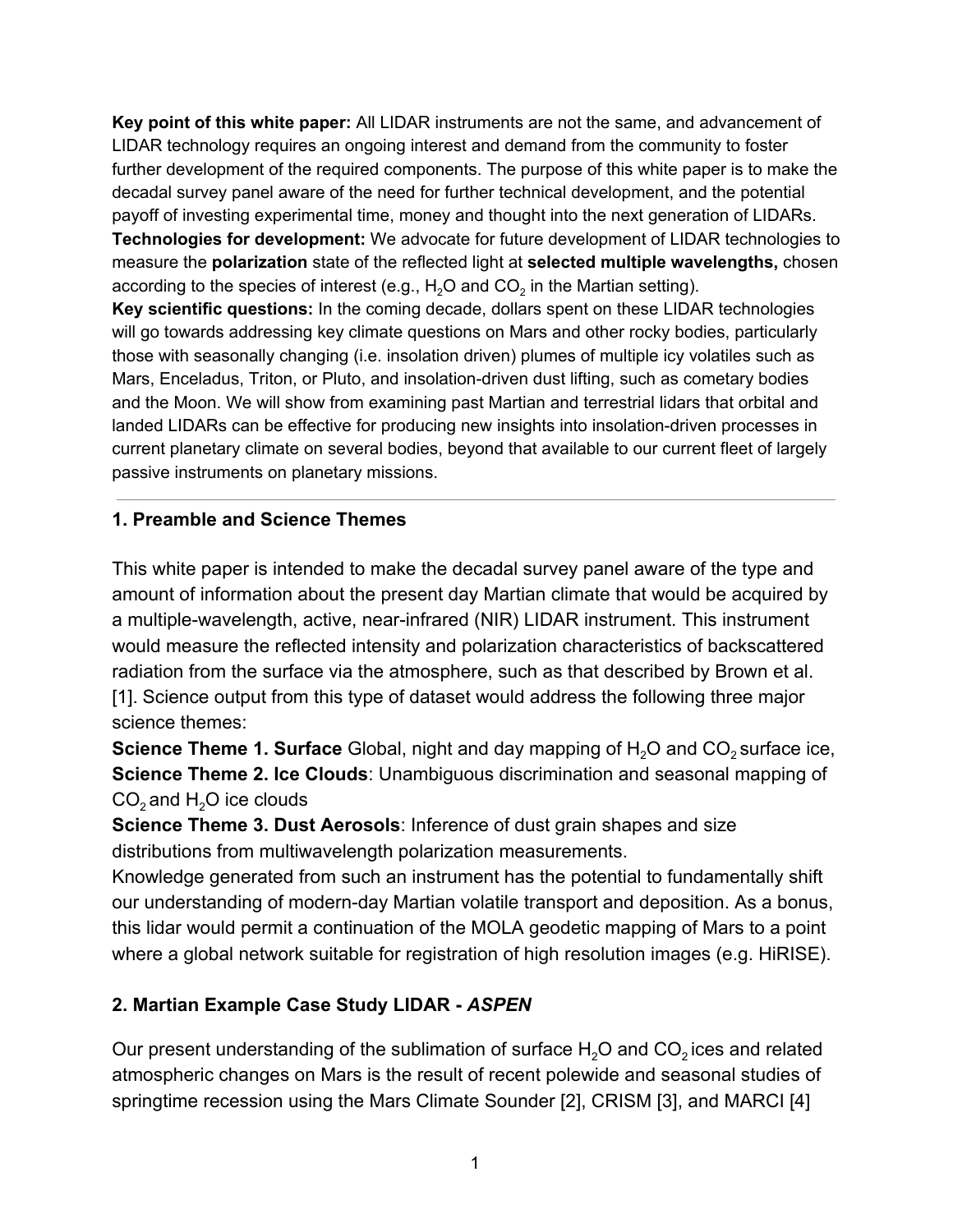instruments on MRO, the OMEGA instrument on Mars Express [5-6], the THEMIS instrument on 2001 Mars Odyssey [7] and the TES instrument on Mars Global Surveyor [8]. These investigations have steadily advanced our understanding of major polar processes. However, the observations of the spatially localized springtime recession phenomena, such as geysers (gas/dust jets, which are inferred, and have not been directly observed) [9], and observations of the asymmetric retraction of the seasonal cap [6,10] lead us to ask a key scientific question – what role does spatially localized and temporally intermittent deposition of ices and dust during fall and winter [10] play in the annual  $CO<sub>2</sub>$  and H<sub>2</sub>O cycles that are instrumental the climate of modern-day Mars? In the remainder of this white paper, we discuss an instrument optimized for Martian conditions called "*Atmospheric/Surface Polarization Experiment at Nighttime" (ASPEN)* [1], designed to directly address the role of ice and dust deposition in Martian climate.

*Instrument Specs*. ASPEN would be a multi-wavelength, altitude-resolved, active, near-infrared (NIR: covering 1.52-1.59 μm) instrument to measure the reflected intensity and polarization of backscattered radiation from planetary surfaces and atmospheres. The currently envisioned spacecraft instrument utilizes multiple diode lasers, each operable at a different wavelength, amplified by a fiber laser stage (commonly referred to as a master-oscillator power-amplifier or MOPA). The laser would operate in a high repetition (10 kHz) low pulse energy (40μJ) configuration. The receiver side will consist of a telescope coupled to an indium gallium arsenide (InGaAs) high dynamic range avalanche photo detector (APD).

*Martian Operations*. As currently envisioned, the ASPEN instrument would operate as a line profile instrument, in a similar manner to the MOLA lidar. The instrument is best suited for an MGS or MRO-type 250–320 km elliptical/circular orbit but could also operate in an elliptical orbit with reduced sensitivity during apoapsis. For optimized polar measurements, orbital inclination should be between 85° and 92.8°. An elliptical orbit such as that mentioned in the recent MSO SAG document would allow lidar-occultation measurements of the atmosphere, allowing the atmosphere to be viewed 'side on', thus enabling profile measurements of CO<sub>2</sub>, H<sub>2</sub>O ice and vapor in the Martian atmosphere. Preliminary instrument performance calculations of common measurement scenarios for the MOPA laser ASPEN instrument estimate the surface spot size at ~25m on the surface and a horizontal resolution of ~275m (similar to MOLA which was ~330m).

*Multi-wavelength*. In order to take advantage of the tremendous research and development that has gone into lasers and fiber optic components that operate in the near-IR *by the telecommunications industry* in recent years, the instrument will operate at wavelengths between 1.52 and 1.59 μm. These wavelengths are ideally suited to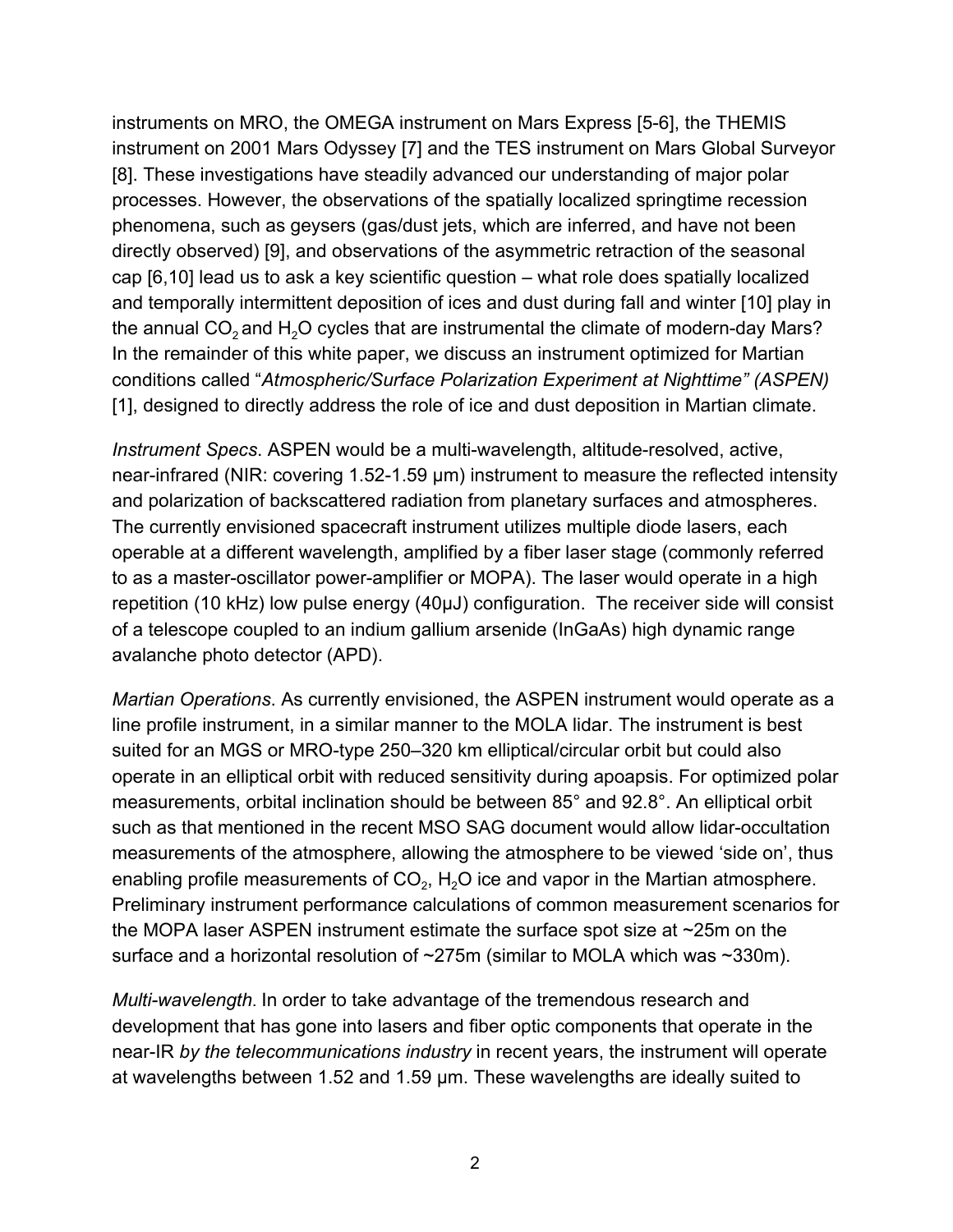discriminate  $CO<sub>2</sub>$  and H<sub>2</sub>O ices and vapor using the differential absorption lidar (DIAL) technique originally developed for terrestrial remote sensing [26, 27].

The Mars Science community has previously recognized the need for an ASPEN-type instrument. The need for actively scanning laser sensors that operate over a range of frequencies was acknowledged in the 2006 Solar System Exploration Roadmap [11] (page 108). In addition, the 2013 Mars Science Orbiter Science Analysis Group (MSO SAG) report stated that a "multibeam lidar" similar to the LOLA on LRO, and inheriting many aspects from the CALIPSO LIDAR, would "resolve optically dense atmospheric phenomena" and "significantly constrain seasonal mass budgets". In essence, it was thought to be an ideal instrument for a "2013 MSO mission" [12].

*Key Science:* Previous instruments have given glimpses of cloud and surface ice activity on Mars, but no previous Martian orbital instrument has been able to simultaneously address the following science measurements, which ASPEN would:

a.) Detect clouds up to 100km above the Martian surface during night and day;

b.) Discriminate between  $H_2O$  and  $CO_2$  ice and dust on the surface and in aerosols in the atmosphere in both polar day and night [13];

c.) Map cloud structure using lidar backscatter and depolarization;

d.) Map large-grained (path length up to 30cm)  $CO<sub>2</sub>$  slab ice in the polar night, which is uniquely Martian and is extremely poorly understood [14];

e.) Determine whether the H<sub>2</sub>O ice signature in the southern polar trough system is due to cloud [15] or surface ice [16];

f.) Monitor 'cold spot' activity during the polar night and determine whether these enigmatic features are due to  $CO<sub>2</sub>$  clouds, precipitation or surface ice [17,18];

g.) Monitor night and day gas/dust jet (geyser) activity within the 'Cryptic Region' (which have not yet been observed "in action") in southern late winter and early spring and determine what amount of solar energy is required for them to be active [8,19];

h.) Uniquely identify cloud types and platelet/grain orientation, in order to confirm the presence and structure of convective  $CO<sub>2</sub>$  cloud towers, a potentially critical part of the polar night dynamics and energy partitioning [20];

i.) Atmospheric column dust optical depths when instrument is in operation [21,22]. j.) Monitor the spring and summertime retreating polar caps for signs of sediment flows and possibly even geysers caused by subliming  $CO<sub>2</sub>$  ice. This type of activity has already been suggested to cause substantial changes mid-latitude gullies [23] and on dunefields [24].

k.) Address questions of spatial extent (locality and 'deep transport') of Martian cloud structure, which is anticipated to be on the order of 1km width and is crucial to understanding differences between terrestrial and Martian mesospheric dynamics [25]. i.) conduct a sensitive global (daytime and nighttime) search for outbursts of Martian methane down to 2ppb with relative errors of 0.5% [26,27].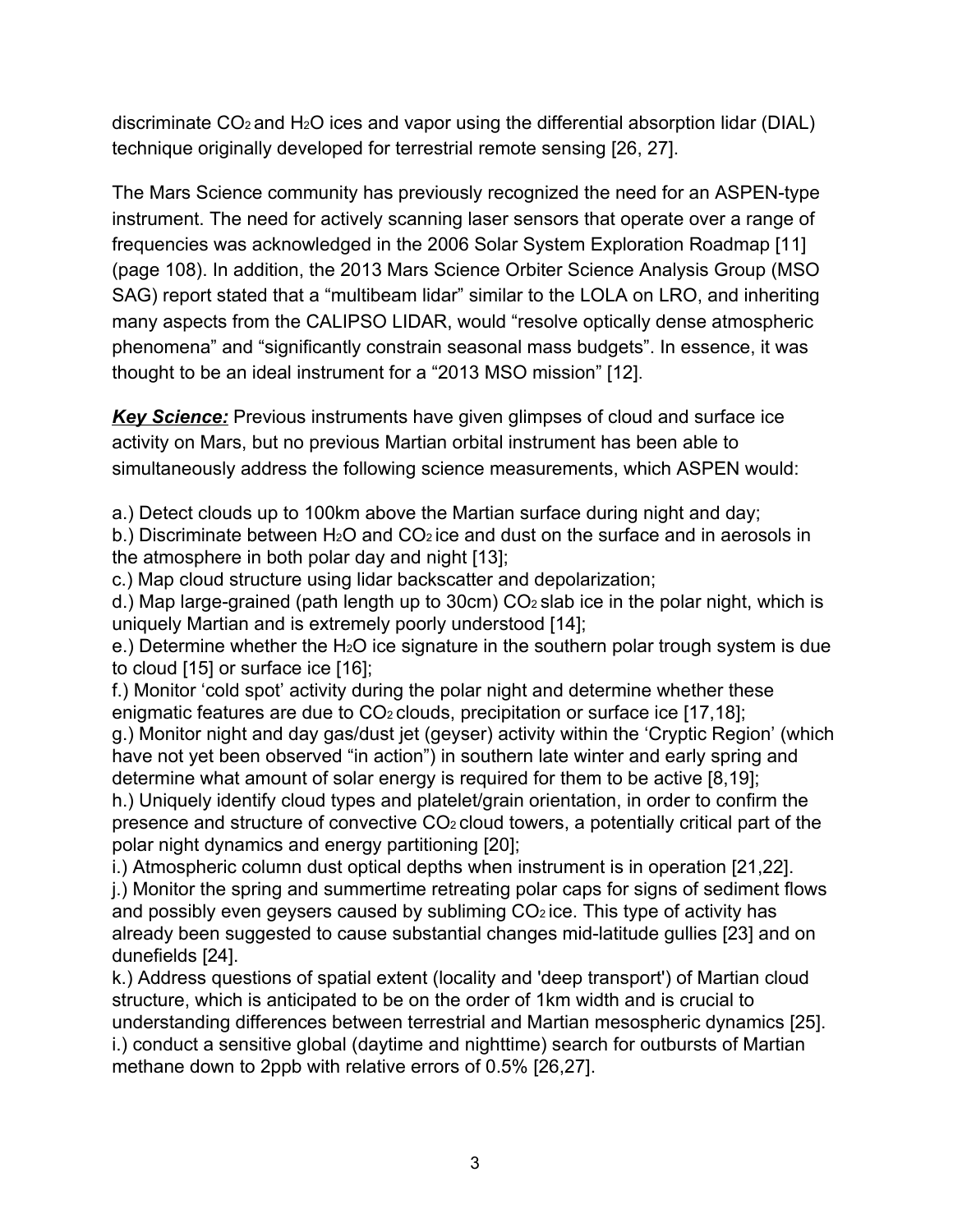#### **3. Instrument Concept and Background**

## *3.1 A conceptual model for energy transport in the Martian climate and why a lidar is essential to reveal it*

Our understanding of the modern day Martian climate is based on relatively easy to visualize energy transport concepts. One can envisage the energy within the polar caps as governed by the latent heat of the ice in the caps, and can track the flow of ice from the caps to the atmosphere and mid latitudes during summer. These processes can be observed as the springtime recession of the seasonal cap, as the stored energy of the ice is broken up and moves into the atmosphere and the mid latitudes. Energy transport in the Martian climate has been tracked by telescopes and subsequent orbital instruments.

During winter, the reverse process is less certain, mainly because it can no longer be directly observed due to the onset of the polar hood and polar night [3]. It is during this time that the energy of the cap, like ice blocks in an igloo, is stored away again in the form of CO<sub>2</sub> and H<sub>2</sub>O ice in the winter cap. However, this process is not well understood at all - we have some clues in the southern pole due to supercool spots that have been associated with CO $_2$  precipitation, and we know that during this time large blocks of CO $_2$ ice also form in order to create the araneiform terrain visible during springtime. However, their formation processes remain a mystery due to the inability of our passive imaging and spectroscopic instruments to pierce the cloudy enveloping veil. Further, it

| Science themes                                                                                                                                                                | Measurement objectives                                                                                                                                                                                                                                                                                                                                                                     | Instrument requirement                                                                                                                                                                                                                                         |
|-------------------------------------------------------------------------------------------------------------------------------------------------------------------------------|--------------------------------------------------------------------------------------------------------------------------------------------------------------------------------------------------------------------------------------------------------------------------------------------------------------------------------------------------------------------------------------------|----------------------------------------------------------------------------------------------------------------------------------------------------------------------------------------------------------------------------------------------------------------|
| Science Theme 1. Surface. To detect, map and<br>quantify deposition of $H_2O$ and $CO_2$ ice during the<br>polar night<br>Science Theme 3 - Dust                              | 1. Composition. Differentiate surface $CO2$ ice and $H2O$<br>ice<br>2. Grain shape and size. Map $CO2$ ice and $H2O$ ice grain<br>size/shape properties<br>3. Seasonal changes. Map changes in height as ice is<br>deposited                                                                                                                                                               | Use NIR laser DIAL technique to<br>differentiate ices<br>Use DIAL and polarization to map<br>ice properties<br>Use timed laser returns to create<br>high res DTMs to find changes in<br>snow pack height                                                       |
| Storm intensity, Grain shape/size<br>azrezadorre nuovo: Guerra                                                                                                                | 4. Seasonal changes. Determine nature of slab ice south<br>cryptic region [4,8] and re-observe transient "halo"<br>events [117]                                                                                                                                                                                                                                                            | Use NIR laser reflectance DIAL<br>technique to differentiate ices and<br>polarization to determine<br>properties                                                                                                                                               |
| Science Theme 2 - Clouds<br>CO <sub>2</sub> , H <sub>2</sub> O ice, Fogs, Noctilucent<br>do ret unfat izamazzar                                                               | 5. Nadir soundings. Monitor thermal cold spot activity<br>and determine whether they are due to $CO2$ snow, $CO2$<br>clouds, blizzards or surface ice [63,74,119]                                                                                                                                                                                                                          | Use NIR laser reflectance DIAL<br>technique to differentiate ices and<br>polarization to determine<br>properties                                                                                                                                               |
| Science Theme 1 - Surface<br>Ice packs, surface and partial pressures<br>camecond mini-harmer has annot                                                                       | 6. Surface pressure. Monitor surface pressure and<br>partial pressure of H <sub>2</sub> O and produce global, seasonal<br>maps of surface pressure dynamics                                                                                                                                                                                                                                | Use NIR laser reflectance DIAL to<br>derive total atmospheric pressure<br>and also $H2O$ partial pressure                                                                                                                                                      |
| Science Theme 2. Ice Clouds. To identify and map<br>fogs, clouds and cloud properties inside and outside<br>the polar hood, on a daily basis.                                 | 1. Nadir soundings. Map cloud heights up to 100 km<br>above Martian surface, detect multiple clouds decks<br>2. Composition. Determine cloud compositions and find<br>$CO2-H2O$ ice clusters [118]<br>3. Grain shape and size. Map cloud particle albedo, size<br>and orientation<br>4. Nadir soundings. Discriminate fogs from $H_2O$ ice<br>deposition on both $CO2$ ice caps [15,16,58] | Use NIR reflectance to measure<br>albedo of cloud ice particles<br>Use NIR multiple channel DIAL<br>reflectance technique<br>Use polarization to measure albedo<br>of ice particles<br>Use timed laser returns to<br>discriminate low fogs from surface<br>ice |
| Science Theme 3. Dust Aerosols. Map dust storms,<br>planetary boundary layer, precipitation and aerosol<br>loads and particle geometries and orientations on a<br>daily basis | 1. Nadir soundings. Map Planetary Boundary Layer and<br>aerosol particle heights all mission, determine dust<br>cloud internal structure and observe multiple decks<br>2. Grain shape and size. Map dust aerosols properties<br>3. Seasonal changes. Map increased dust activity over<br>south pole geysers                                                                                | Use timed laser returns and<br>strengths to map aerosols in<br>atmosphere<br>Use NIR polarization to measure<br>particle properties<br>Use timed laser returns and full<br>Stokes polarization to detect geyser<br>dynamics and timing                         |
|                                                                                                                                                                               | 4. Nadir soundings. Map convective CO <sub>2</sub> cloud towers<br>[21]                                                                                                                                                                                                                                                                                                                    | Use polarization to detect particle<br>orientation/dynamics                                                                                                                                                                                                    |

should be noted that radar instruments are generally not sensitive to the top 1mm-10cm of the ice, where the daily deposition and sublimation processes occur.

Figure 1. ASPEN instrument science themes, measurement objective and instrument requirements [1].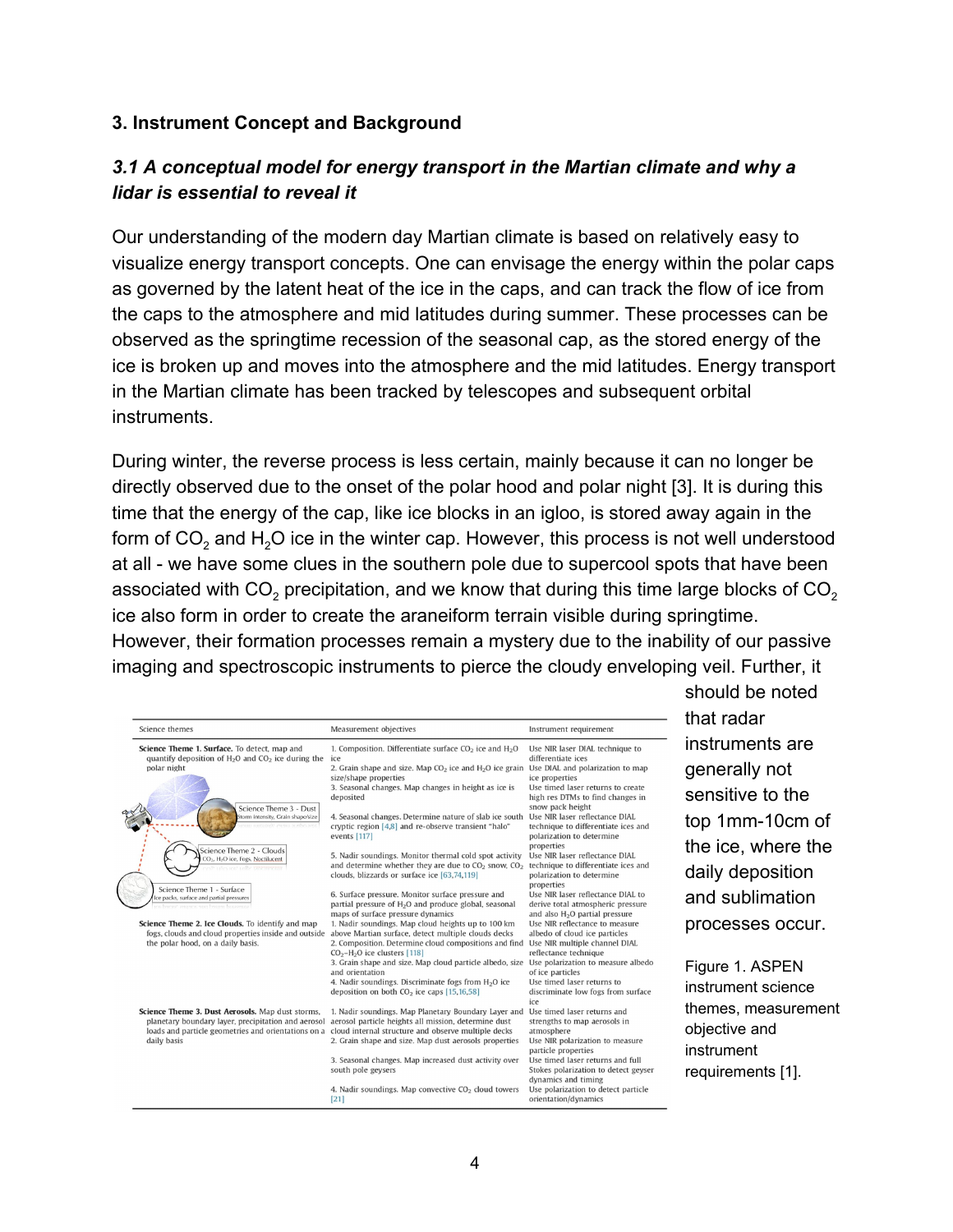## *3.2. Previous Lidar Mission – MOLA*

The highly successful Mars Orbiting Laser Altimeter (MOLA) instrument on Mars Global Surveyor measured clouds and the height of the seasonal  $CO<sub>2</sub>$  surface ice accumulations [28,29]. However, its use of a single wavelength (1.064μm) prevented discrimination between  $H_2O$  and  $CO<sub>2</sub>$  clouds using the MOLA dataset. In addition, MOLA had no ability to assess particle sizes/shapes, nor measure  $H_2O$  or  $CO_2$  gas vapor.

The MOLA instrument did demonstrate the ability to detect optically thin Martian dust devils [30,31]. Consequently, one can have confidence that ASPEN will be capable of monitoring dust loading and activity, including that associated with the eruption of 'geysers' in the south polar 'Cryptic' Region [8] - because the ASPEN detectors are designed not to saturate over the relatively high albedo Martian ice caps [32].

## *3.3. Previous Lidar Mission – Phoenix*

The Phoenix spacecraft landed in the Vastitas Borealis region of Mars (at 68.2° N) in May 2008 and operated for 5 months or 152 Martian days (one summer and fall period) [33]. The Phoenix meteorology station included a vertical pointing Nd:YAG lidar operating at 1.064 and 0.532 μm. The lidar system successfully detected aerosol structures consistent with Martian cirrus clouds and in particular the 'virga' or "Mare's Tails" (ice particles falling from their formation site in the main cloud deck) as they passed over the lander during the local night [34]. Having no polarization capability, the Phoenix lidar could not directly determine grain shapes. We consider the Phoenix lidar to be a useful pathfinder for future lidar systems such as ASPEN.

## *3.4 Previous Terrestrial LIDAR mission - CALIPSO*

The CALIOP laser onboard the Cloud Aerosol Lidar and Infrared Pathfinder Satellite Observations (CALIPSO) space-craft was launched in April 2006 and is still in operation. With an orbit ~700 km, it is part of the 'A-Train' of Earth observing satellites. The CALIOP laser operates at 1.064 and 0.532 μm, measuring linear polarization in the latter band. The instrument was designed and tested at Ball Aerospace and is operated jointly by NASA and CNES [35].

The surface footprint of the CALIOP is ~100 m and the vertical resolution is 30–60 m. An example application of the CALIPSO instrument was observation of soot from Arctic wildfires drifting over Greenland [36]. The sensitivity to the aerosols associated with the fires provides a clear demonstration of lidar utility for monitoring/characterizing dust and cloud activity across multiple scales, as well as for studies of low lying fogs and sublimation flow events near the Martian surface. CALIPSO has also been used to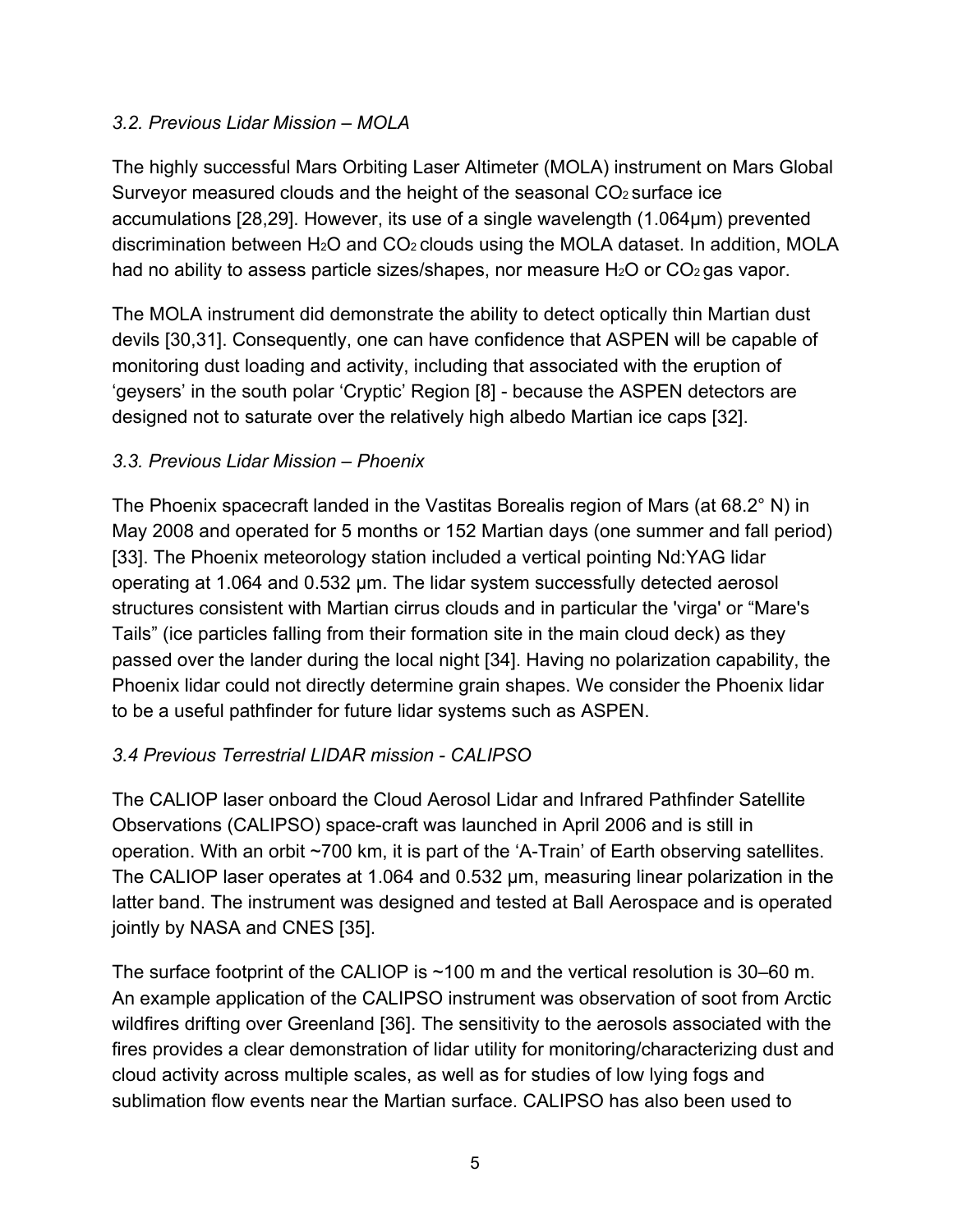monitor the height of the terrestrial planetary boundary layer, a useful precursor experiment for ASPEN at Mars. Although CALIOP does not exhibit the same wavelength flexibility and polarimetric capability (i.e. does not measure the full returned Stokes vector) of the ASPEN instrument, its enhanced abilities beyond the MOLA and Phoenix lidar provide further motivation for the concept of an orbital lidar at Mars.

## **4. Current TRL and Future technology advancement**

The ASPEN concept is currently at TRL 2-3, with the initial designs and requirements laid out [1] and work on multiwavelength lasers [26]. Work on enabling technologies for variable frequency laser sources and detectors at GSFC has demonstrated the ability of measurement of CH<sub>4</sub> in the Earth's atmosphere using a wavelength manifold (rather than individual rotational lines) which has enabled accuracies of 0.5% [26]. In addition, work continues on a Martian wind-measuring LIDAR, called MARLI [37], which is complementary to the ASPEN concept. The MARLI design is a single wavelength approach that concentrates on atmospheric winds and dust and water ice clouds, in contrast to our multiwavelength, surface and atmosphere approach.

We anticipate a 3 year, \$1 million project would get the instrument to TRL 4 with a breadboard done and retire much of the risk around the laser and amplifier. To advance the instrument from TRL 4 to TRL 6, with an instrument in a terrestrial airborne environment, would take roughly \$3-5 million and a further 3-4 years of development. At that stage, the instrument could be proposed for future spaceflight missions.

# **5. Application to other planetary bodies**

In this white paper, we have emphasized the utility of the ASPEN lidar instrument for an orbital Mars mission; however the same type of instrument would be applicable for a range of future missions. The multiwavelength polarization sensitive LIDAR would also provide invaluable insights when deployed to other rocky bodies, particularly those with seasonally changing (i.e. insolation driven) plumes of multiple icy volatiles, such as Enceladus, Triton, or Pluto, and insolation driven dust lifting, such as Ceres, Main Belt Comets and the Moon.

The ASPEN instrument concept would be ideal for missions to ice covered bodies (e.g. Europa, Enceladus, Triton, even methane ice on Kuiper Belt objects) to investigate the properties of icy surfaces in low sunlight conditions. As part of a Discovery class mission to active comet-like near Earth asteroids, the system would be ideal for probing the physical properties of a cometary coma. The instrument could also be used in an